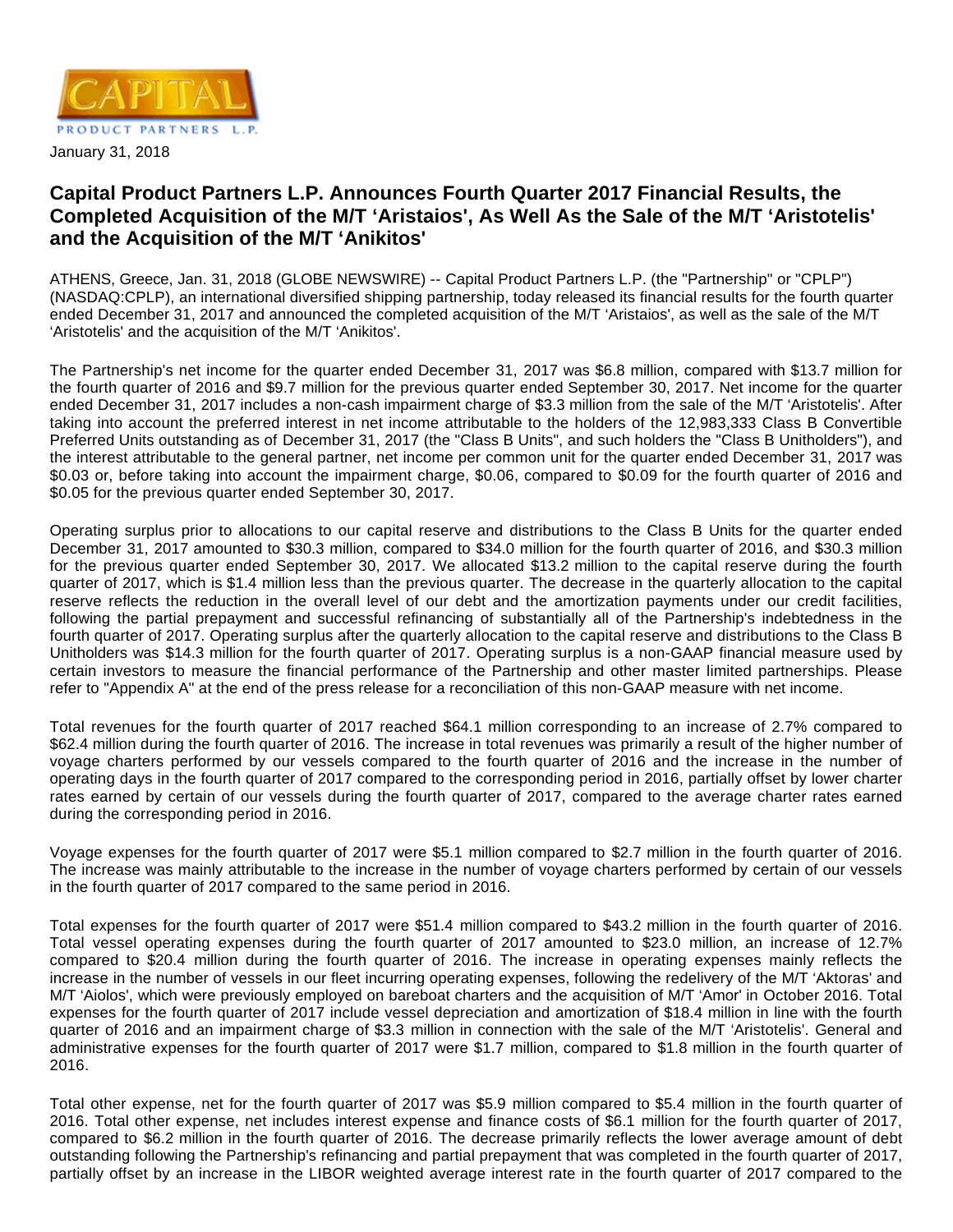corresponding period in 2016.

As of December 31, 2017, total partners' capital amounted to \$933.4 million, an increase of \$5.6 million compared to \$927.8 million as of December 31, 2016. The increase primarily reflects net income for the year ended December 31, 2017 and the net proceeds from the issuance of common units under our at-the-market equity offering, partially offset by distributions declared and paid during the year ended 2017 of \$51.6 million.

Total cash as of December 31, 2017 amounted to \$81.3 million, of which restricted cash (under our credit facilities) amounted to \$18.0 million.

As of December 31, 2017, the Partnership's total debt was \$475.8 million, a decrease of \$129.2 million compared to \$605.0 million as of December 31, 2016 due to the partial prepayment of \$116.2 million in connection with the refinancing of a majority of the Partnership's indebtedness during the fourth quarter of 2017 and scheduled loan principal payments during the first nine months of 2017.

## **Completed Acquisition of the M/T 'Aristaios'**

On January 17, 2018, the Partnership acquired the eco-type crude tanker 'Aristaios' (113,689 dwt, Ice Class 1C, built 2017, Daehan Shipbuilding Co. Ltd., South Korea) for a total consideration of \$52.5 million from the Partnership's sponsor, Capital Maritime & Trading Corp. ('Capital Maritime'). The M/T 'Aristaios' is currently employed under a time charter to Tesoro Far East Maritime Company ('Tesoro') at a gross daily rate of \$26,400. The Tesoro charter commenced in January 2017 with duration of five years +/- 45 days. The Partnership funded the acquisition through available cash in the amount of \$24.2 million and the assumption of a \$28.3 million term loan under a credit facility previously arranged by Capital Maritime with Credit Agricole Corporate and Investment Bank and ING Bank NV, as mandated lead arrangers and book-runners. The term loan bears interest at LIBOR plus a margin of 2.85% and is payable in twelve consecutive semi-annual instalments of approximately \$0.9 million beginning in July 2018, plus a balloon payment payable together with the last semi-annual instalment due in January 2024. The term loan is subject to ship finance covenants similar to the covenants applicable under our existing facilities.

The acquisition of the M/T 'Aristaios' was entered into on an arm's length basis and was reviewed and unanimously approved by the conflicts committee of our Board of Directors and our entire Board of Directors.

## **Sale of the M/T 'Aristotelis' and Acquisition of the M/T 'Anikitos'**

On December 22, 2017, the Partnership entered into a memorandum of agreement for the sale of the M/T 'Aristotelis' (51,604 dwt IMO II/III Chemical Product Tanker built 2013, Hyundai Mipo Dockyard Ltd., South Korea) to an unaffiliated third party for the amount of \$29.4 million. Upon entering into the sale, the Partnership classified the M/T Aristotelis 'as held for sale' and in this respect recognized an impairment charge of \$3.3 million. Delivery of the M/T 'Aristotelis' to its buyer is expected in March 2018, before the vessel's scheduled special survey.

In addition, the Partnership has agreed to acquire, conditional upon the successful completion of the sale of the M/T 'Aristotelis', the M/T 'Anikitos' an eco-type MR product tanker (50,082 dwt IMO II/III Chemical Product Tanker built 2016, Samsung Heavy Industries (Ningbo) Co., Ltd.) for a total consideration of approximately \$31.5 million from Capital Maritime. The M/T 'Anikitos' is currently employed by Petróleo Brasileiro S.A. ("Petrobras"), at a gross daily rate of \$15,300 with earliest charter expiry in June 2020. The charterer has the option to extend the time charter for eighteen months (+/-30 days) at the same gross daily rate.

The Partnership intents to fund the acquisition of the M/T 'Anikitos' with the net proceeds to be received from the sale of the M/T 'Aristotelis', available cash and the assumption of a term loan under a credit facility previously arranged by Capital Maritime with ING Bank NV at an amount representing approximately 50% of the vessel's charter free market value at the time of the dropdown. The term loan is non-amortizing for a period of two years from the anniversary of the dropdown with an expected final maturity date in June 2023 and bears interest at LIBOR plus a margin of 2.50%. The term loan is subject to ship finance covenants similar to the covenants applicable under our existing facilities. We expect the Partnership to take delivery of the M/T 'Anikitos' in March 2018, following the delivery of the M/T 'Aristotelis' to its new owners.

The agreement to acquire the M/T 'Anikitos' was entered into on an arm's length basis and was reviewed and unanimously approved by the conflicts committee of our Board of Directors and our entire Board of Directors.

## **Fleet Employment Update**

The M/T 'Aktoras' (36,759 dwt, IMO II/III Chemical Product Tanker built 2006 Hyundai Mipo Dockyard, South Korea) secured employment with Shell Tankers Singapore Private Limited ('Shell') for one year (+/- 30 days) at a gross daily rate of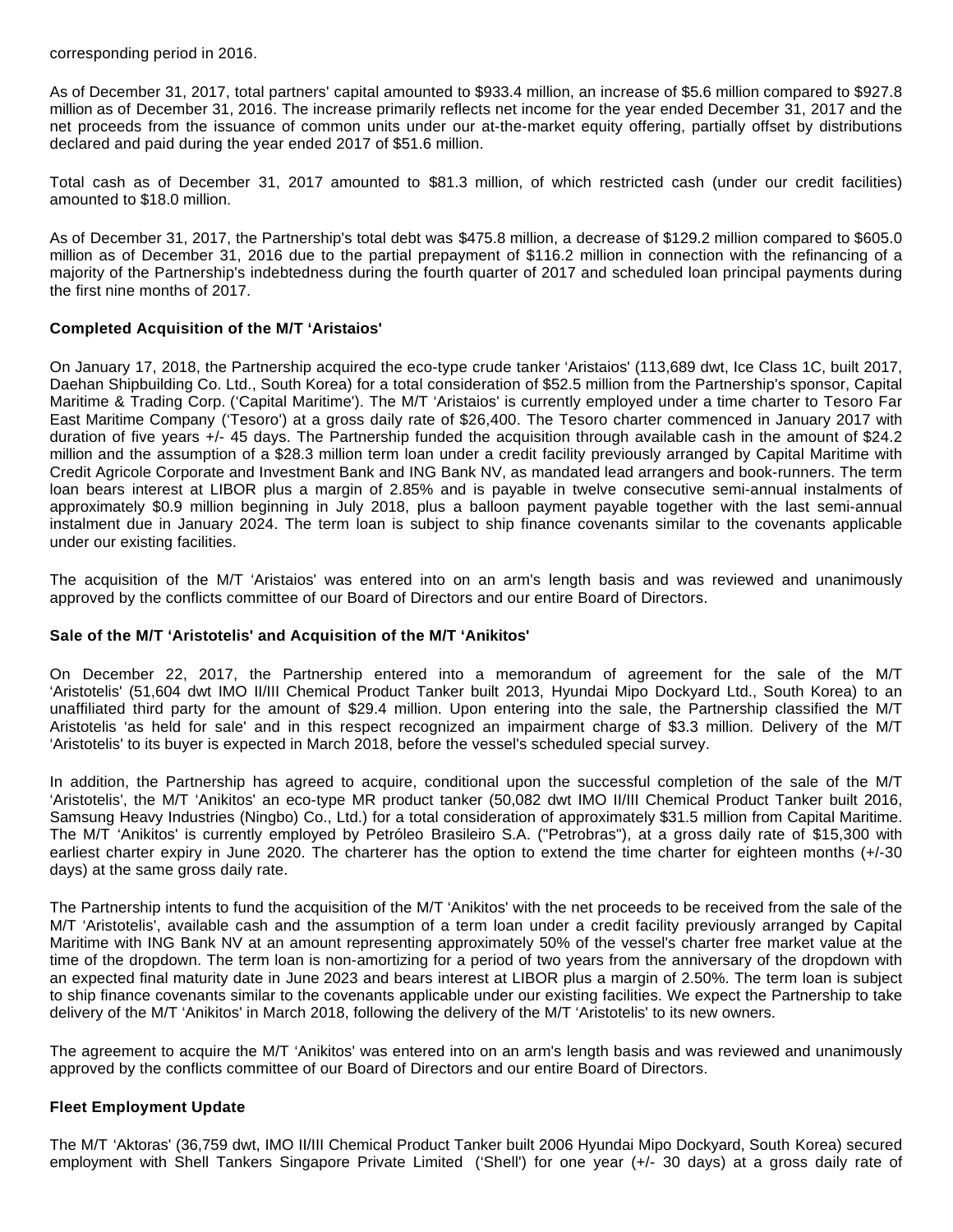\$13,500. The charterer has the option to extend the time charter for an additional year (+/-30 days) at a gross daily rate of \$14,500. The new charter commenced in January 2018. The vessel was previously employed with Capital Maritime at a gross daily rate of \$11,000 plus 50/50 profit share on actual earnings settled every six months under a ten- to twelve-month time charter which was expected to expire in August 2018. Capital Maritime agreed to terminate its charter before its mandated expiration, in order for the Partnership to receive the full benefit of the new charter to Shell.

The M/T 'Atlantas II' (36,759 dwt, IMO II/III Chemical Product Tanker built 2006 Hyundai Mipo Dockyard, South Korea) has been chartered to Capital Maritime for eight months at a gross daily rate of \$11,000 plus 50/50 profit share on actual earnings settled every six months. The vessel was previously fixed to Capital Maritime under a one-year charter at a gross daily rate of \$13,000, which expired in early December 2017. The new charter commenced in January 2018.

Finally, Repsol Trading S.A. ('Repsol') has exercised its option under its current charter of the M/T 'Amadeus' (50,108 dwt, IMO II/III Eco Chemical/Product Tanker built 2015, Samsung Heavy Industries (Nigbo) Co. Ltd.) to extend its employment for an additional year (+/- 30 days) at a gross daily rate of \$14,750, which represents an increase of \$250 per day compared to the current daily rate. As a result, the earliest charter expiration has been extended to October 2019.

All charter transactions with Capital Maritime listed above were unanimously approved by the Conflicts Committee of the Partnership.

Following the new employment updates listed above, the acquisition of the M/T 'Aristaios', the sale of the M/T 'Aristotelis' and the acquisition of the M/T 'Anikitos' (assuming for this purpose that both the sale of the M/T 'Aristotelis' and the acquisition of the M/T 'Anikitos' have been completed), the Partnership's charter coverage for 2018 is 66%.

## **Quarterly Common and Class B Unit Cash Distribution**

On January 17, 2018, the Board of Directors of the Partnership (the "Board") declared a cash distribution of \$0.08 per common unit for the fourth quarter of 2017 payable on February 13, 2018 to common unit holders of record on February 2, 2018.

In addition, on January 17, 2018, the Board declared a cash distribution of \$0.21375 per Class B Unit for the fourth quarter of 2017, in line with the requirements of the Partnership's Second Amended and Restated Partnership Agreement, as amended. The fourth quarter of 2017 Class B Unit cash distribution will be paid on February 9, 2018 to Class B Unitholders of record on February 2, 2018.

#### **Market Commentary**

#### Product Tanker Market

The product tanker spot market saw continued improvement in the fourth quarter of 2017, albeit at a modest pace. Most gains were registered east of Suez on the back of a steady supply of cargoes in the market. Increased clean petroleum products export quotas issued by China, combined with robust refinery margins, encouraged refineries to boost refinery runs and push more products into the export market, therefore stimulating demand for product tankers. In the West, the market was also under upwards pressure, particularly from early November onwards, as rates for Medium Range ("MR") product tankers recorded strong gains on the back of U.S. petroleum product exports out of the U.S. Gulf reaching new record levels. This positive sentiment spilled to the Atlantic market, with rates on the transatlantic trade gradually moving higher.

In the period market, rates and activity increased, reflecting the improvement in the spot market. As a result of the improving spot market and the strong product tanker market fundamentals, one year period rates for MR product tankers have increased by approximately 10% year-on-year.

On the supply side, despite somewhat increased activity in terms of new orders for product tankers in 2017, the orderbook remains close to historically low levels. At the end of the fourth quarter of 2017, the MR product tanker orderbook stood at approximately 8.0% of the current fleet, close to record low levels. In addition, product tanker deliveries continued to experience significant slippage during 2017, as 36.7% of the expected MR and handy size tanker newbuildings were not delivered on schedule. Looking ahead, analysts estimate that net fleet growth for product tankers will slow to 1.6% in 2018, while on the demand side analysts expect growth of 3.8%. Growing intra-Asian products trade and U.S. products exports are expected to be key factors for products trade growth in 2018.

### Suezmax Tanker Market

The Suezmax spot market experienced relatively higher rates during the fourth quarter of 2017 compared to the previous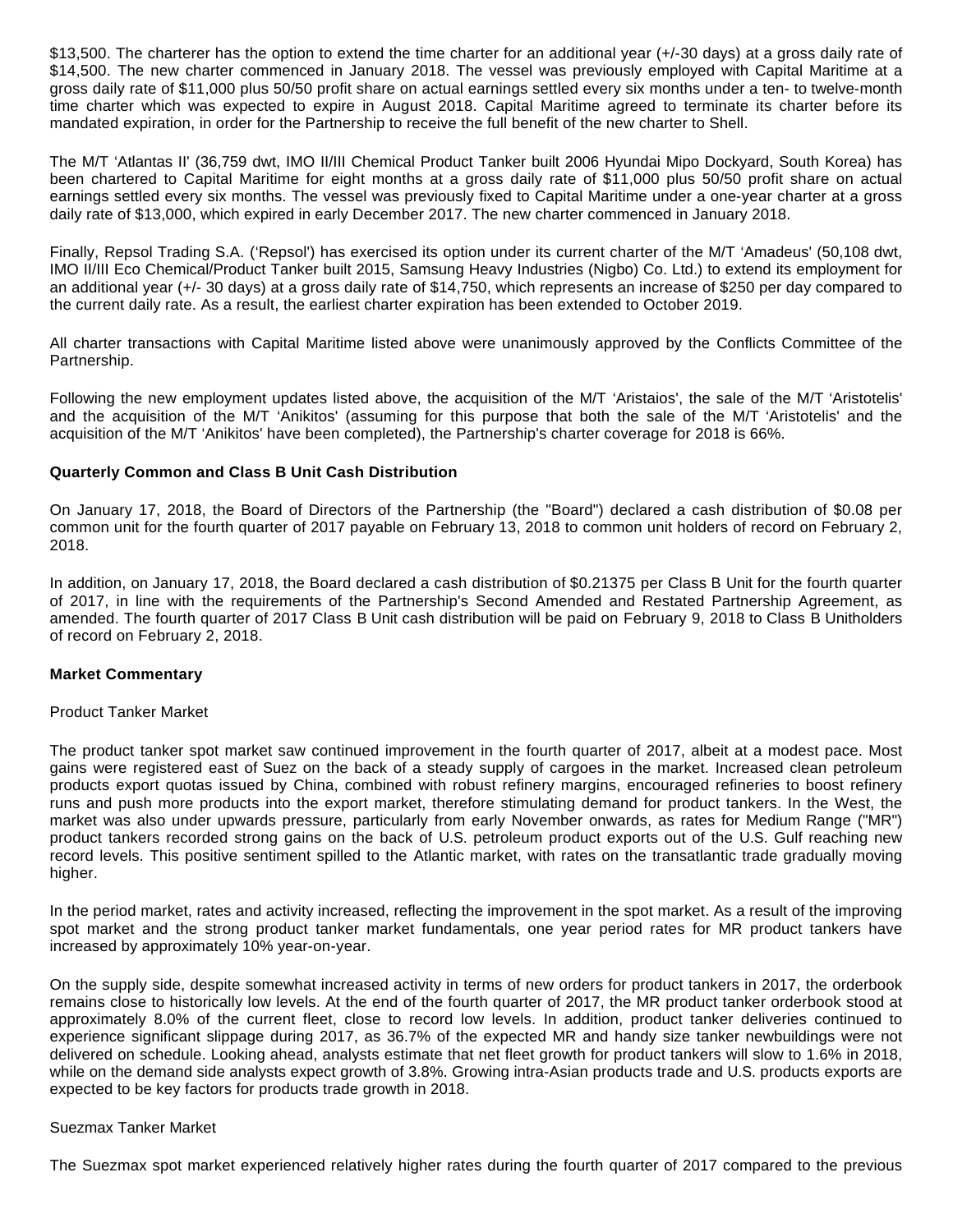quarter. The increase was primarily driven by seasonally higher demand and strong Chinese crude imports. The market was also supported by rising long-haul crude trade between the Atlantic Basin and Asia on the back of rising U.S. and Brazilian output and as Asian countries continue diversifying their crude sources. Despite the relative improvement, rates remained close to historically low levels for this time of the year. Most of the weakness was attributable to high fleet growth, as 57 Suezmaxes entered the market in 2017, which is among the highest levels of annual Suezmax fleet growth on record. Adding pressure on rates, the oil production cut agreement between OPEC and Non-OPEC oil producers has resulted in lower cargo volumes entering the market and therefore lower employment opportunities for Suezmaxes.

The time charter market for Suezmaxes continued to remain illiquid and accordingly period rates remained at low levels, mirroring the lack of a material improvement in the spot market.

On the supply side, the Suezmax orderbook represented, at the end of the fourth quarter of 2017 approximately 11.5% of the current fleet. The delivery of new vessels is expected to slow down over the coming years, as 39 and 15 vessels are expected to be delivered in 2018 and 2019 respectively, assuming no cancellations or slippage. Analysts estimate that slippage for the full year of 2017 amounted to 21.9% of expected deliveries. In 2018, Suezmax dwt demand is projected to grow by a robust 4.7%. While the decision in late November 2017 to extend the OPEC-led supply cuts until the end of 2018 could continue to limit Middle Eastern exports, Suezmax dwt demand is expected by analysts to be supported by firm oil demand growth and strong expansion in U.S. exports to long-haul destinations in the Far East. Concurrently, growth in the Suezmax fleet is expected to slow to 3.5% in 2018.

Finally, it is worth highlighting that overall tanker demolition activity increased to 11.1 million dwt in 2017, which compares favorably with the 2.5 million dwt demolished in 2016.

#### Neo-Panamax Container Market

Chartering activity for container vessels remained relatively healthy in the fourth quarter of 2017, despite this traditionally being a seasonally weaker period. Notably, the idle container fleet stood at the end of 2017 at approximately 2% of the current fleet, when compared to 7% at the end of 2016.

At the end of 2017, the container orderbook remained close to historically low levels, standing at 13.4% of the current fleet, down from 13.7% in the previous quarter. Slippage for 2017 is estimated at 38.6%, while container vessel demolition for full year 2017 is estimated at 397,903 TEUs.

Overall, analysts expect container vessel demand to grow by 5% in 2018, while the container fleet is expected to expand by 4%.

#### **Management Commentary**

Mr. Jerry Kalogiratos, Chief Executive and Chief Financial Officer of the Partnership's General Partner, commented:

"We are pleased to have completed the acquisition of the M/T 'Aristaios', soon after refinancing the majority of our indebtedness in the fourth quarter of 2017. The acquisition of the M/T 'Aristaios' provides good cash flow visibility to our unitholders underpinned by another four years of remaining employment to a solid counterparty."

"Moreover, towards the end of the fourth quarter, we took advantage of an opportunity in the second-hand market to sell the M/T 'Aristotelis' to an unaffiliated third party at an attractive price and committed to replace her with a younger, second generation eco MR product tanker, the M/T 'Anikitos' with long term employment in place. The net cash outflow for the intended replacement is currently estimated to be less than \$2.0 million. As such, we believe that this is an excellent trade for the Partnership and together with the acquisition of the M/T 'Aristaios', this further contributes towards our long term goal of replenishing our fleet."

"We are also pleased to see the Partnership continue to deliver strong common unit distribution coverage after accounting for our debt amortization and the Class B Unit distributions. It is worth highlighting here that during the fourth quarter we have seen signs of improvement in the product tanker space, where we have most of our short- to medium-term rechartering exposure."

"In these circumstances and subject to market conditions and availability of financing, we continue to aim to take advantage of a range of acquisition opportunities, whether from Capital Maritime or in the second-hand market, with the objective of further increasing the long-term distributable cash flow of the Partnership."

## **Conference Call and Webcast**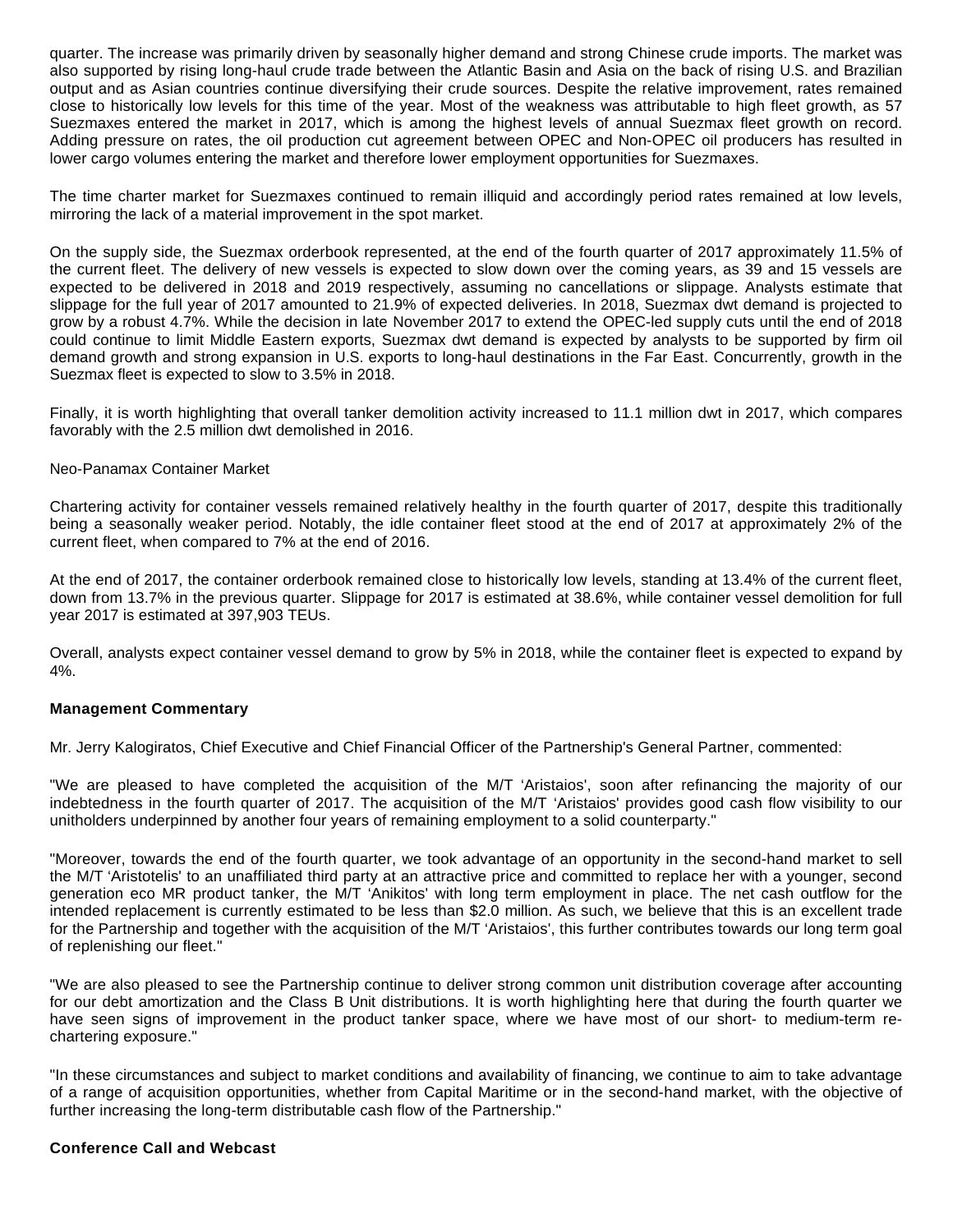Today, January 31, 2018, the Partnership will host an interactive conference call at 9:00 am Eastern Time to discuss the financial results.

### **Conference Call Details:**

Participants should dial into the call 10 minutes before the scheduled time using the following numbers: 1 866 819 7111 (U.S. Toll Free Dial In), 0800 953 0329 (UK Toll Free Dial In) or +44 (0)1452 542 301 (Standard International Dial In). Please quote "Capital Product Partners."

A replay of the conference call will be available until February 7, 2018 by dialing 1 866 247 4222 (U.S. Toll Free Dial In), 0800 953 1533 (UK Toll Free Dial In) or +44 (0)1452 550 000 (Standard International Dial In). Access Code: 69648481#

#### **Slides and Audio Webcast**

There will also be a simultaneous live webcast over the Internet, through the Capital Product Partners website, [www.capitalpplp.com.](http://www.capitalpplp.com/) Participants to the live webcast should register on the website approximately 10 minutes prior to the start of the webcast.

### **About Capital Product Partners L.P.**

Capital Product Partners L.P. (NASDAQ:CPLP), a Marshall Islands master limited partnership, is an international owner of tanker, container and drybulk vessels. The Partnership currently owns 37 vessels, including twenty-one modern MR (Medium Range) product tankers, four Suezmax crude oil tankers, one Aframax crude/product oil tanker, ten Neo Panamax container vessels and one Capesize bulk carrier. Its vessels trade predominantly under period charters to Cargill International S.A., CMA-CGM S.A., Cosco Bulk Carrier Co. Ltd., CSSA S.A. (Total S.A.), Flota Petrolera Ecuatoriana, Hyundai Merchant Marine Co. Ltd., International Seaways, Inc., Pacific International Lines, Petrobras, Repsol Trading S.A., Tesoro, Shell and Capital Maritime.

For more information about the Partnership, please visit our website: www.capitalpplp.com.

## **Forward-Looking Statements**

The statements in this press release that are not historical facts, including, among other things, our ability to obtain financing and pursue growth opportunities, our expectations or objectives regarding future distribution amounts, our capital reserve, future earnings, our expectations regarding employment of our vessels, redelivery dates and charter rates, fleet growth, market and charter rate expectations, are forward-looking statements (as such term is defined in Section 21E of the Securities Exchange Act of 1934, as amended). These forward-looking statements involve risks and uncertainties that could cause the stated or forecasted results to be materially different from those anticipated. Unless required by law, we expressly disclaim any obligation to update or revise any of these forward-looking statements, whether because of future events, new information, a change in our views or expectations, to conform them to actual results or otherwise. We assume no responsibility for the accuracy and completeness of the forward-looking statements. We make no prediction or statement about the performance of our units.

CPLP-F Contact Details:

**Capital GP L.L.C.** Jerry Kalogiratos CEO and CFO Tel. +30 (210) 4584 950 E-mail: [j.kalogiratos@capitalpplp.com](mailto:j.kalogiratos@capitalpplp.com)

## **Investor Relations / Media**

Nicolas Bornozis Capital Link, Inc. (New York) Tel. +1-212-661-7566 E-mail: [cplp@capitallink.com](mailto:cplp@capitallink.com) Source: Capital Product Partners L.P.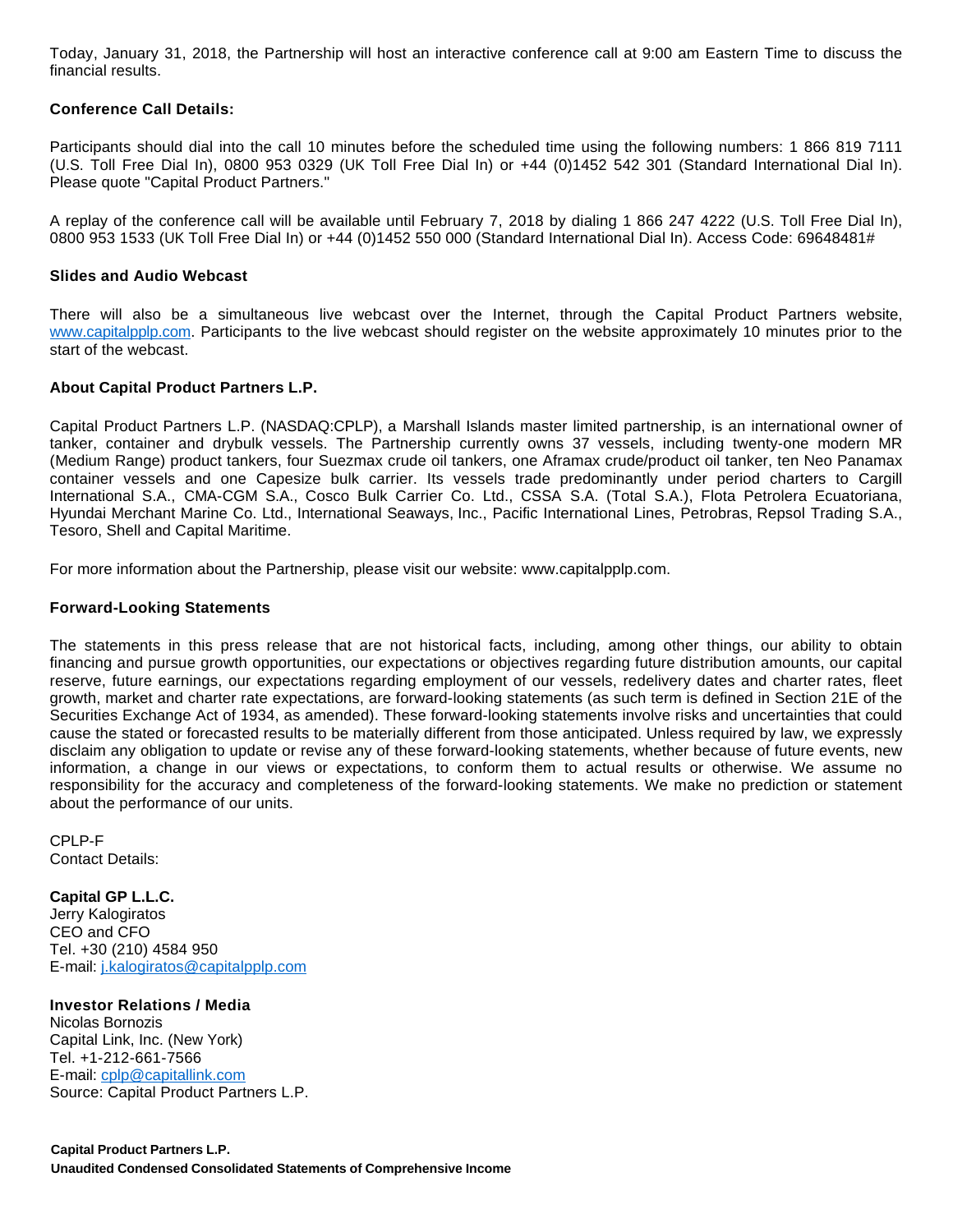# **(In thousands of United States Dollars, except for number of units and earnings per unit)**

|                                                 | For the three-month           |             |                    |             |
|-------------------------------------------------|-------------------------------|-------------|--------------------|-------------|
|                                                 | periods<br>ended December 31, |             | For the year       |             |
|                                                 |                               |             | ended December 31, |             |
|                                                 | 2017                          | 2016        | 2017               | 2016        |
| Revenues                                        | \$52,758                      | \$52,456    | \$204,462          | \$205,594   |
| Revenues - related party                        | 11,347                        | 9,945       | 44,653             | 36,026      |
| <b>Total Revenues</b>                           | 64,105                        | 62,401      | 249,115            | 241,620     |
| <b>Expenses:</b>                                |                               |             |                    |             |
| Voyage expenses                                 | 5,080                         | 2,582       | 15,165             | 9,920       |
| Voyage expenses - related party                 |                               | 92          |                    | 360         |
| Vessel operating expenses                       | 20,059                        | 17,542      | 74,516             | 66,637      |
| Vessel operating expenses - related party       | 2,974                         | 2,832       | 11,629             | 10,866      |
| General and administrative expenses             | 1,672                         | 1,750       | 6,234              | 6,253       |
| Vessel depreciation and amortization            | 18,379                        | 18,418      | 73,993             | 71,897      |
| Impairment of vessel                            | 3,282                         |             | 3,282              |             |
| <b>Operating income</b>                         | 12,659                        | 19,185      | 64,296             | 75,687      |
| Other income / (expense), net:                  |                               |             |                    |             |
| Interest expense and finance cost               | (6,061)                       | (6, 223)    | (26, 605)          | (24, 302)   |
| Other income                                    | 162                           | 782         | 792                | 1,104       |
| Total other expense, net                        | (5,899)                       | (5, 441)    | (25, 813)          | (23, 198)   |
| Partnership's net income                        | \$6,760                       | \$13,744    | \$38,483           | \$52,489    |
| Preferred unit holders' interest in             |                               |             |                    |             |
| Partnership's net income                        | \$2,775                       | \$2,775     | \$11,101           | \$11,101    |
| General Partner's interest in Partnership's net |                               |             |                    |             |
| income                                          | \$73                          | \$215       | \$522              | \$818       |
| Common unit holders' interest in                |                               |             |                    |             |
| Partnership's net income                        | \$3,912                       | \$10,754    | \$26,860           | \$40,570    |
| Net income per:                                 |                               |             |                    |             |
| Common unit, basic and diluted<br>$\mathbf{L}$  |                               |             |                    |             |
|                                                 | \$0.03                        | \$0.09      | \$0.22             | \$0.34      |
| Weighted-average units outstanding:             |                               |             |                    |             |
| Common units, basic and diluted                 |                               |             |                    |             |
|                                                 | 126,528,715                   | 120,477,800 | 123,845,345        | 119,803,329 |
| Total Partnership's comprehensive income:       | \$6,760                       | \$13,744    | \$38,483           | \$52,489    |

# **Capital Product Partners L.P. Unaudited Condensed Consolidated Balance Sheets (In thousands of United States Dollars)**

| <b>Assets</b>                   |                    |                    |
|---------------------------------|--------------------|--------------------|
| <b>Current assets</b>           | As of December 31, | As of December 31, |
|                                 | 2017               | 2016               |
| Cash and cash equivalents       | 63,297             | 106,678            |
| Trade accounts receivable, net  | 4,772              | 2,497              |
| Prepayments and other assets    | 3,046              | 3,943              |
| Inventories                     | 5,315              | 4,761              |
| Assets held for sale            | 29,027             |                    |
| <b>Total current assets</b>     | 105,457            | 117,879            |
| <b>Fixed assets</b>             |                    |                    |
| Vessels, net                    | 1,265,196          | 1,367,731          |
| <b>Total fixed assets</b>       | 1,265,196          | 1,367,731          |
| Other non-current assets        |                    |                    |
| Above market acquired charters  | 75,035             | 90,243             |
| Deferred charges, net           | 1,519              | 4,154              |
| Restricted cash                 | 18,000             | 18,000             |
| Prepayments and other assets    | 1,009              | 598                |
| <b>Total non-current assets</b> | 1,360,759          | 1,480,726          |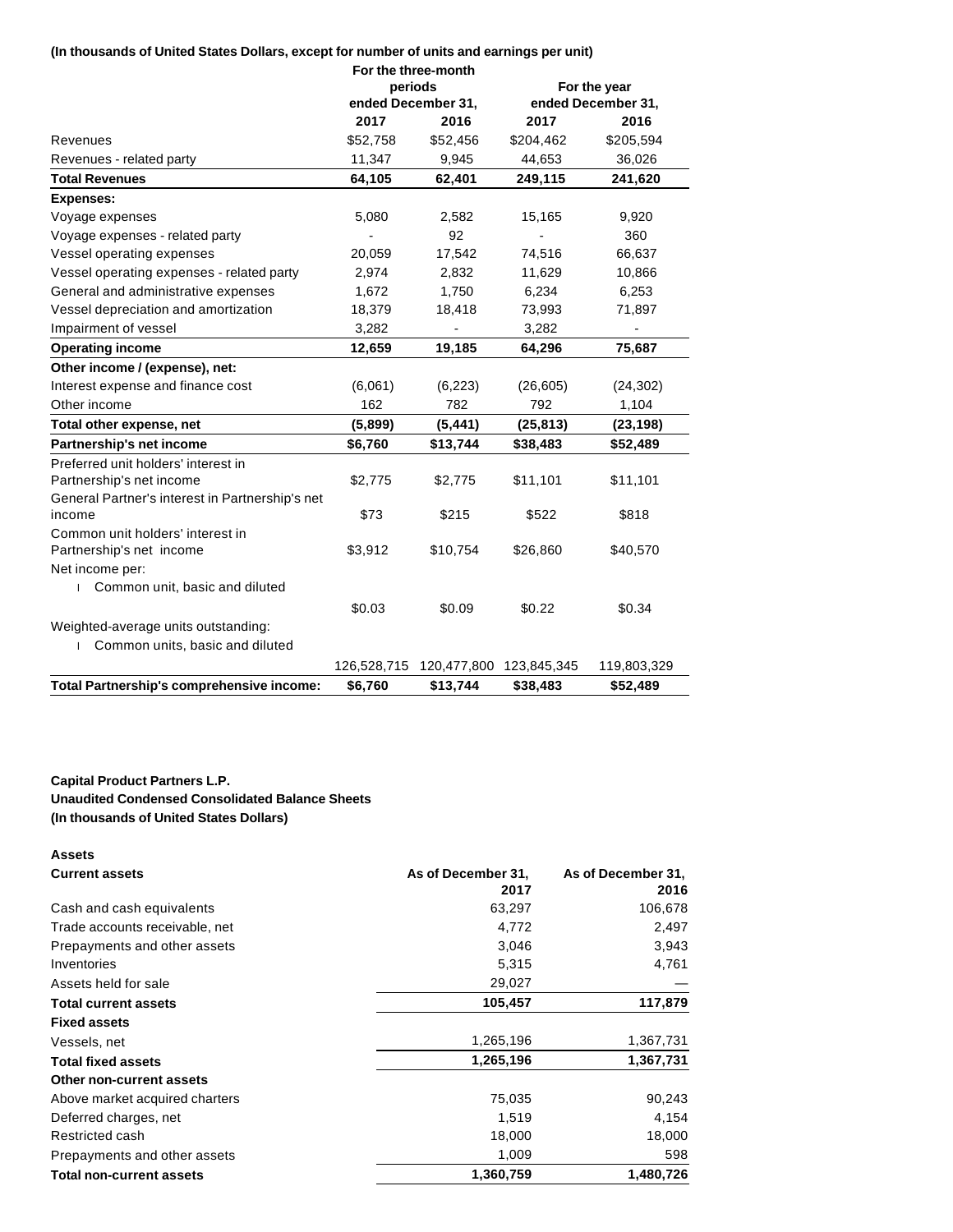| <b>Total assets</b>                            | 1,466,216 | 1,598,605 |
|------------------------------------------------|-----------|-----------|
| <b>Liabilities and Partners' Capital</b>       |           |           |
| <b>Current liabilities</b>                     |           |           |
| Current portion of long-term debt, net         | 50,514    | 39,568    |
| Trade accounts payable                         | 9,631     | 8,686     |
| Due to related parties                         | 14,234    | 16,095    |
| <b>Accrued liabilities</b>                     | 15,111    | 7,861     |
| Deferred revenue, current                      | 18,800    | 19,986    |
| Liability associated with vessel held for sale | 14,781    |           |
| <b>Total current liabilities</b>               | 123,071   | 92,196    |
| Long-term liabilities                          |           |           |
| Long-term debt, net                            | 403,820   | 562,619   |
| Deferred revenue                               | 5,920     | 16,033    |
| <b>Total long-term liabilities</b>             | 409,740   | 578,652   |
| <b>Total liabilities</b>                       | 532,811   | 670,848   |
| Commitments and contingencies                  |           |           |
| Total partners' capital                        | 933,405   | 927,757   |
| Total liabilities and partners' capital        | 1,466,216 | 1,598,605 |

**Capital Product Partners L.P.**

**Unaudited Condensed Consolidated Statements of Cash Flows**

**(In thousands of United States Dollars)**

|                                                                          | For the year ended December 31, |           |
|--------------------------------------------------------------------------|---------------------------------|-----------|
|                                                                          | 2017                            | 2016      |
| Cash flows from operating activities:                                    |                                 |           |
| Net income                                                               | 38,483                          | 52,489    |
| Adjustments to reconcile net income to net cash provided by<br>operating |                                 |           |
| activities:                                                              |                                 |           |
| Vessel depreciation and amortization                                     | 73,993                          | 71,897    |
| Amortization and write off of deferred financing costs                   | 1,262                           | 1,250     |
| Amortization of above market acquired charters                           | 15,208                          | 14,542    |
| Equity compensation expense                                              | 1,156                           | 1,074     |
| Impairment of vessel                                                     | 3,282                           |           |
| Changes in operating assets and liabilities:                             |                                 |           |
| Trade accounts receivable                                                | (2, 275)                        | 183       |
| Prepayments and other assets                                             | 486                             | (600)     |
| Inventories                                                              | (719)                           | (354)     |
| Trade accounts payable                                                   | 2,764                           | (595)     |
| Due to related parties                                                   | (1,861)                         | (6,059)   |
| <b>Accrued liabilities</b>                                               | 7,624                           | 662       |
| Deferred revenue                                                         | (11, 299)                       | 24,267    |
| Dry-docking costs paid                                                   | (1, 130)                        | (3,670)   |
| Net cash provided by operating activities                                | 126,974                         | 155,086   |
| Cash flows from investing activities:                                    |                                 |           |
| Vessel acquisitions and improvements including time charter              |                                 |           |
| agreements                                                               | (2,038)                         | (90, 782) |
| Increase in restricted cash                                              |                                 | (1,000)   |
| Net cash used in investing activities                                    | (2,038)                         | (91, 782) |
| Cash flows from financing activities:                                    |                                 |           |
| Proceeds from issuance of Partnership units                              | 17,815                          | 4,546     |
| Expenses paid for issuance of Partnership units                          | (247)                           | (784)     |
| Proceeds from issuance of long-term debt                                 |                                 | 35,000    |
| Deferred financing costs paid                                            | (4,993)                         | (31)      |
| Payments of long-term debt                                               | (129, 262)                      | (17, 354) |
| Dividends paid                                                           | (51, 630)                       | (68, 193) |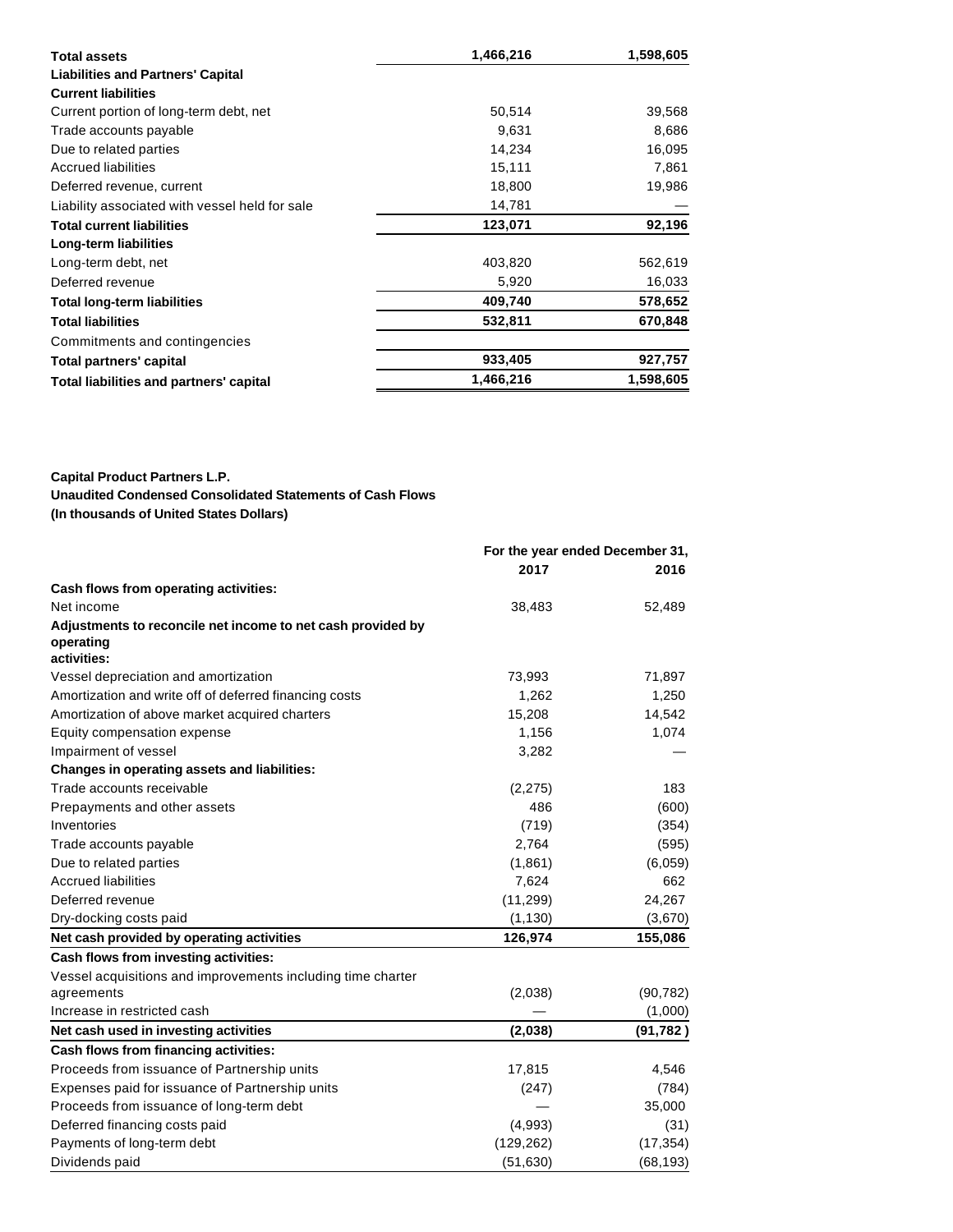| Net cash used in financing activities                                   | (168, 317) | (46,816) |
|-------------------------------------------------------------------------|------------|----------|
| Net (decrease) / increase in cash and cash equivalents                  | (43, 381)  | 16,488   |
| Cash and cash equivalents at the beginning of the year                  | 106,678    | 90,190   |
| Cash and cash equivalents at the end of the year                        | 63,297     | 106,678  |
| Supplemental cash flow information                                      |            |          |
| Cash paid for interest                                                  | 19,646     | 23.763   |
| <b>Non-Cash Investing and Financing Activities</b>                      |            |          |
| Offering expenses included in liabilities                               | 35         | 106      |
| Capital expenditures included in liabilities                            | 312        | 1.383    |
| Capitalized dry docking costs included in liabilities                   | 11         | 1,141    |
| Deferred financing costs included in liabilities                        | 79         |          |
| Assumption of loan regarding the acquisition of the shares of Filonikis |            |          |
| Product Carrier S.A.                                                    |            | 15,750   |
| Units issued to acquire Filonikis Product Carrier S.A.                  |            | 911      |

# **Appendix A - Reconciliation of Non-GAAP Financial Measure (In thousands of U.S. dollars)**

### **Description of Non-GAAP Financial Measure - Operating Surplus**

Operating Surplus represents net income adjusted for depreciation and amortization expense, amortization of above market acquired charters and straight line revenue adjustments.

Operating Surplus is a quantitative measure used in the publicly traded partnership investment community to assist in evaluating a partnership's financial performance and ability to make quarterly cash distributions. Operating Surplus is not required by accounting principles generally accepted in the United States and should not be considered a substitute for net income, cash flow from operating activities and other operations or cash flow statement data prepared in accordance with accounting principles generally accepted in the United States or as a measure of profitability or liquidity. Our calculation of Operating Surplus may not be comparable to that reported by other companies. The table below reconciles Operating Surplus to net income for the following periods:

| <b>Reconciliation of Non-GAAP</b><br><b>Financial Measure - Operating Surplus</b>                                                          | For the three-<br>month<br>period ended<br>December 31,<br>2017 | For the three-<br>month<br>period ended<br>December 31,<br>2016 | For the three-month<br>period ended<br>September 30,<br>2017 |
|--------------------------------------------------------------------------------------------------------------------------------------------|-----------------------------------------------------------------|-----------------------------------------------------------------|--------------------------------------------------------------|
| Partnership's net income                                                                                                                   | 6,760                                                           | 13,744                                                          | 9,651                                                        |
| Adjustments to reconcile net income to<br>operating surplus prior to Capital Reserve<br>and<br><b>Class B Preferred Units distribution</b> |                                                                 |                                                                 |                                                              |
| Depreciation and amortization <sup>1</sup><br>Amortization of above market acquired<br>charters                                            | 19,062                                                          | 18,928                                                          | 19,193                                                       |
| and straight line revenue adjustments                                                                                                      | 1,223                                                           | 1,355                                                           | 1,471                                                        |
| Impairment of vessel                                                                                                                       | 3,282                                                           |                                                                 |                                                              |
| <b>Operating Surplus prior to capital reserve</b><br>and Class B Preferred Units distribution                                              | 30,327                                                          | 34,027                                                          | 30,315                                                       |
| Capital reserve                                                                                                                            | (13,208)                                                        | (14, 644)                                                       | (14,644)                                                     |
| Class B preferred units distribution                                                                                                       | (2,775)                                                         | (2,775)                                                         | (2,776)                                                      |
| Operating Surplus after capital reserve and<br><b>Class B Preferred Units distribution</b>                                                 | 14,344                                                          | 16,608                                                          | 12,895                                                       |
| Increase in recommended reserves                                                                                                           | (3,969)                                                         | (6,625)                                                         | (2,520)                                                      |
| <b>Available Cash</b>                                                                                                                      | 10,375                                                          | 9,983                                                           | 10,375                                                       |

<sup>1</sup> **Depreciation and amortization line item includes the following components:**

**Vessel depreciation and amortization; and**

**Deferred financing costs and equity compensation plan amortization.**